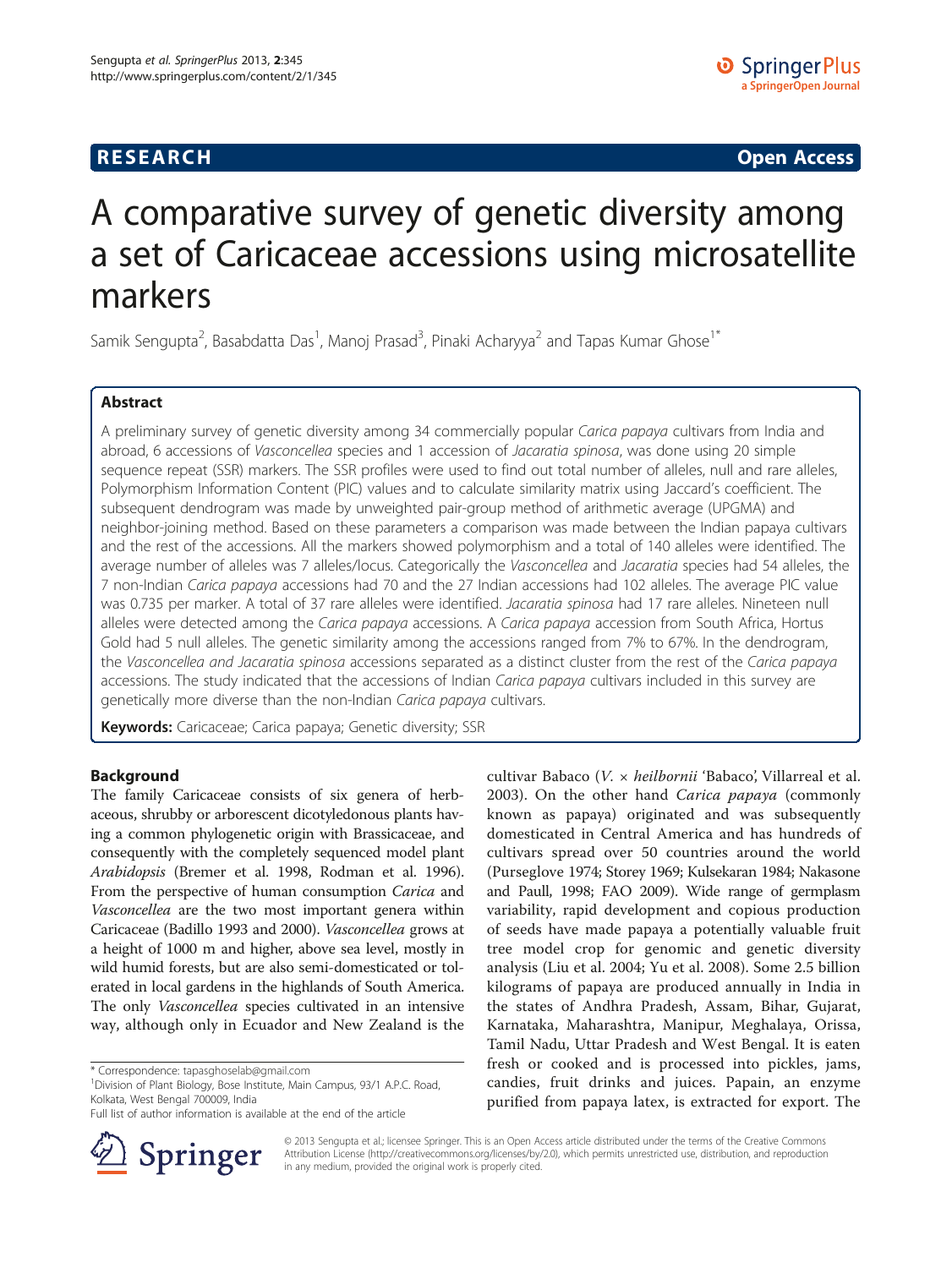enzyme is used in medicine and textile industries, breweries, leather processing and in meat tenderizing. Ram et al. ([1985\)](#page-9-0) classified the popular Indian papaya cultivars like Coorg Honey Dew, Washington, CO1, CO2, PusaDwarf, Surya etc. into various groups like primitive genotypes, traditional genotypes, minor genotypes, local adaptive genotypes and principal genotypes. The germplasms of Carica show considerable phenotypic variation in plant stature, length of juvenile period, fruit size, fruit shape, flesh color, flavor and sweetness, stamen carpelloidy, and carpel abortion (Drew et al. [1998](#page-9-0); Manshardt and Wenslaff, [1989](#page-9-0)). Although India has a vast array of indigenous papaya cultivars (Ram [2005\)](#page-9-0), reports of systematic collection, conservation, documentation and evaluation of different germplasms and study of their inherent genetic diversity are limited.

Analysis of Simple Sequence Repeat (SSR) polymorphism is a popular molecular tool for surveying genetic diversity (Xiao et al. [1996\)](#page-9-0). There are plenty of reports on analysis of Caricaceae genotypes using SSR markers. Asudi et al. ([2010\)](#page-9-0) collected 42 papaya germplasm from Coast, Nyanza, Western, Rift Valley, Eastern and Central provinces of Kenya, characterized them morphologically and also assessed their genetic diversity using 7 SSR markers. They found that number of alleles across the seven loci ranged from 8 to 18 with an average of 11.93 alleles/locus. The polymorphism information content (PIC) varied from 0.75 to 0.852 with an average of 0.81. Oliveira et al. [\(2010a](#page-9-0) and [2010b\)](#page-9-0) identified 20 polymorphic microsatellite primers which they used for marker assisted selection of 83 papaya lines and identified an average of 3.18 alleles per primer. Kyndt et al. ([2006\)](#page-9-0) analysed a set of 103 Vasconcellea accessions and some individuals of the related genera Carica and Jacaratia with the help of 10 chloroplast and 9 nuclear SSR markers. Six of the chloroplast and seven nuclear SSRs showed polymorphism. Other molecular markers like random amplified polymorphic DNA (RAPD) (Sondur et al. [1996](#page-9-0)) and amplified fragment length polymorphism (AFLP) (Ma et al. [2004](#page-9-0)) were used to construct papaya genetic maps. In 2001, Ming et al. ([2001\)](#page-9-0) reported the construction of a papaya bacterial artificial chromosome (BAC) library which contained 39,168 clones from the Hawaiian papaya cultivar "Sun Up". Chun et al. [\(2006\)](#page-9-0) have analyzed the microsatellite content, repeat element composition and protein-coding regions from the BAC library of the hermaphrodite papaya cultivar SunUp. Later, Eustice et al. [\(2008\)](#page-9-0) mined 28.1 Mb of BAC end sequences, 5.8 Mb of complementary DNA, and 1.6 Mb of random genomic sequences and identified 938 SSR markers. A major study on papaya diversity in India was done by Singh et al. [\(2006\)](#page-9-0). They collected and studied 21 accessions of papaya comprising of Indian and exotic cultivars and identified 2 excellent varieties 'Pusa Delicious'

and 'CO 7′ with good growth attributes and physicochemical characters of the fruits. Given the number of papaya cultivars available in India, more investigations into papaya genetic diversity are required to facilitate unambiguous identification of the various germplasms and their protection under the trade related intellectual property rights (TRIPS) of the World Trade Organization (WTO). This study surveyed the inherent genetic diversity of 34 commercially popular Carica papaya cultivars and seven species of Caricaceae genotypes using 20 SSR markers. The SSR profiles were used for comparisons between the accessions of Indian and non-Indian papaya cultivars. Statistical calculations were used for grouping the accessions into various clusters in order to unambiguously identify and to establish a relationship among the accessions.

## Results

## Analysis of SSR profiles Number of alleles

Table [1](#page-2-0) summarizes the analyses of SSR profiles of 41 accessions using 20 SSR markers. Figure [1](#page-2-0) shows a SSR profile depicting rare and null allele. The minimum and maximum molecular weight among the alleles, number of rare alleles, number of null alleles, total number of alleles and PIC values for each marker are given in table. The alleles were scored based on the molecular weight. The reference molecular weight for each marker (as in the accession SunUp) is also shown in Table [1.](#page-2-0) All the markers showed polymorphism and a total of 140 alleles were identified from the experimental set of Caricaceae accessions. The number of alleles ranged from 2 in SP4 and SP8 to 11 in SP1, SSPA1, SSPA5 and SSPA8. The average number of alleles was 7 alleles/ locus. The average number of alleles for markers amplifying both dinucleotide and trinucleotide repeats, was also 7. Categorically the total number of alleles for 6 Vasconcellea and 1 Jacaratia accessions was 54 with an average of 2.7 alleles/locus. The smallest number of alleles identified was 1 each in the markers SP4 and SP8. The highest number of alleles in this category was 5, detected from the profile of the marker SSPA8. The average number of alleles for markers amplifying dinucleotide repeats (2.9 alleles/locus) was more than that for trinucleotide repeats (2.5 alleles/locus). The total number of alleles for the 7 non-Indian Carica papaya accessions was 70 with an average of 3.5 alleles/locus. The smallest number of alleles identified was 2 each in the profiles of the markers SP2, SP4, SP7, SP8, SP10 and SSPA2. The highest number of alleles in this category was 6, identified from the profile of the markers SP1 and SSPA5. The average number of alleles from markers amplifying dinucleotide repeats (3.57 alleles/locus) was more than that for trinucleotide repeats (3.33 alleles/ locus). The total number of alleles for the 27 Indian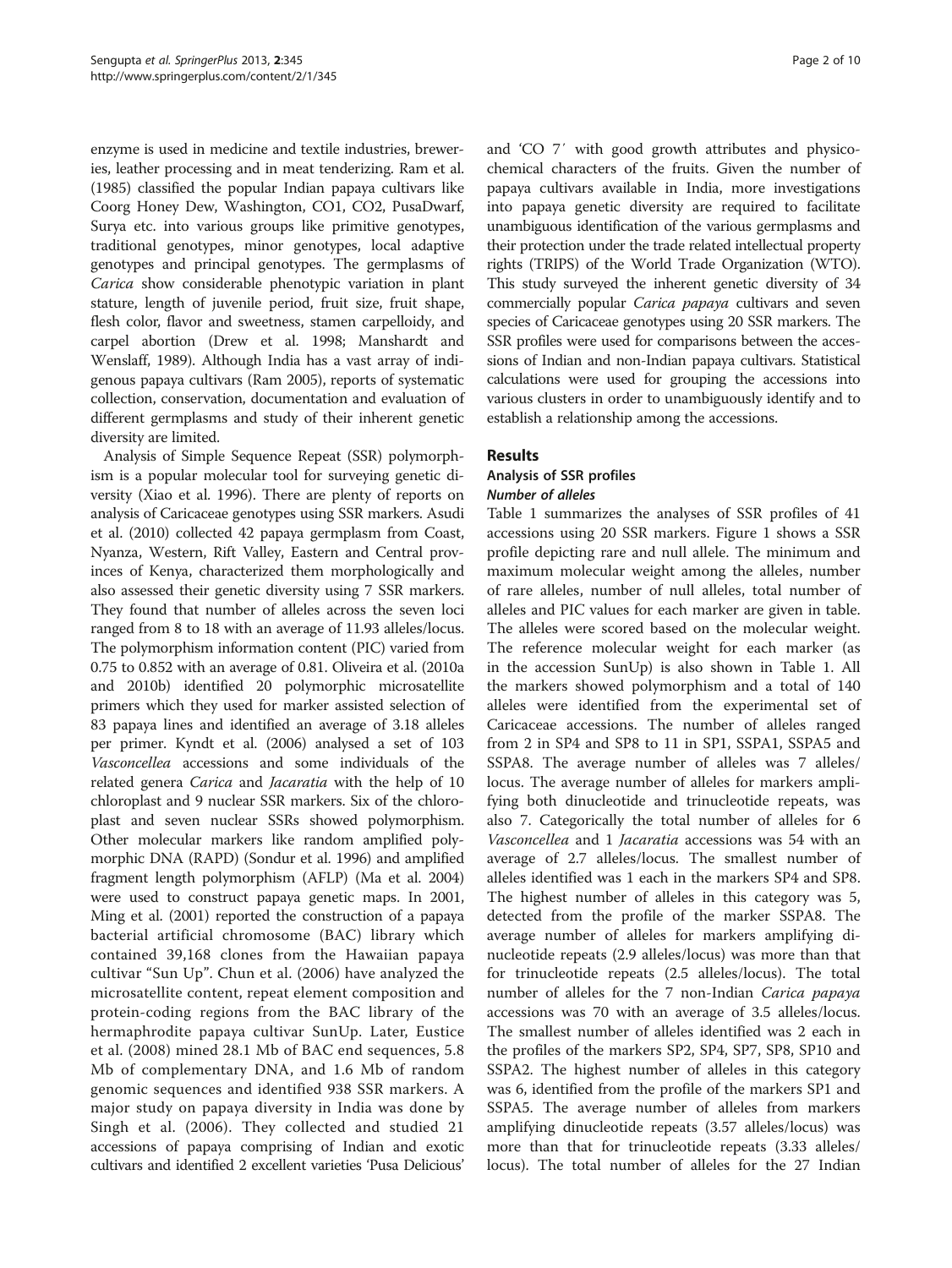| Marker            | Min MW  | Max MW    | Sun Up                 | $\mathsf R$    | N              | <b>Number of alleles</b> |                |                |                | <b>PIC</b> values |                |        |        |
|-------------------|---------|-----------|------------------------|----------------|----------------|--------------------------|----------------|----------------|----------------|-------------------|----------------|--------|--------|
|                   |         |           | <b>MW</b>              |                |                | <b>Total</b>             | V&J            | FA             | ΙA             | <b>Total</b>      | V&J            | FA     | IA     |
| SP <sub>1</sub>   | 415.405 | 424.341   | 489                    | 1              | 1              | 11                       | $\overline{3}$ | 6              | 9              | 0.919             | 0.571          | 0.836  | 0.894  |
| SP <sub>2</sub>   | 125.854 | 543.174   | 678                    | $\overline{4}$ | 3              | 10                       | 3              | $\overline{2}$ | 9              | 0.929             | 0.448          | 0.632  | 0.941  |
| SP3               | 341.25  | 445.714   | 656                    | $\overline{2}$ | 0              | 9                        | 3              | 5              | $\overline{7}$ | 0.909             | 0.612          | 0.775  | 0.877  |
| SP4               | 165     | 170       | 594                    | $\mathbf 0$    | 0              | $\overline{2}$           | $\mathbf{1}$   | $\overline{2}$ | $\overline{2}$ | 0.499             | $\circ$        | 0.489  | 0.482  |
| SP5               | 246.263 | 270.884   | 611                    | 1              | $\overline{2}$ | 7                        | 3              | $\overline{4}$ | 5              | 0.810             | 0.571          | 0.795  | 0.796  |
| SP <sub>6</sub>   | 385     | 409.062   | 698                    | $\mathbf{1}$   | $\mathbf{1}$   | 6                        | 3              | 3              | $\overline{4}$ | 0.728             | 0.448          | 0.448  | 0.684  |
| SP7               | 168.988 | 176.02941 | 717                    | $\mathbf{1}$   | $\mathbf{1}$   | 6                        | 3              | $\overline{2}$ | 3              | 0.668             | 0.571          | 0.469  | 0.559  |
| SP <sub>8</sub>   | 127.49  | 135.64    | 603                    | $\mathbf 0$    | $\mathbf{0}$   | $\overline{2}$           | $\mathbf{1}$   | $\overline{2}$ | $\overline{2}$ | 0.492             | $\overline{0}$ | 0.489  | 0.384  |
| SP9               | 180.976 | 196.77975 | 764                    | $\overline{2}$ | $\mathbf 0$    | 5                        | 3              | 3              | 3              | 0.696             | 0.571          | 0.571  | 0.658  |
| <b>SP10</b>       | 232.555 | 485.333   | 701                    | $\mathbf{1}$   | 1              | 6                        | 3              | $\overline{2}$ | $\overline{4}$ | 0.715             | 0.448          | 0.591  | 0.622  |
| SSPA1             | 425.321 | 488.296   | 374                    |                | 1              | 11                       | 3              | 5              | 9              | 0.884             | 0.612          | 0.734  | 0.862  |
| SSPA <sub>2</sub> | 272.5   | 389.285   | 348                    | $\overline{2}$ | 1              | 6                        | 3              | $\overline{2}$ | 3              | 0.581             | 0.571          | 0.244  | 0.448  |
| SSPA3             | 159.372 | 181.415   | 156                    | $\overline{2}$ | 0              | $\overline{7}$           | $\overline{4}$ | 3              | $\overline{4}$ | 0.652             | 0.591          | 0.571  | 0.614  |
| SSPA4             | 195.035 | 206.143   | 203                    | 1              | $\mathbf 0$    | 6                        | 3              | 4              | 5              | 0.745             | 0.224          | 0.693  | 0.652  |
| SSPA5             | 402.068 | 482.090   | 438                    | 6              | 0              | 11                       | $\overline{2}$ | 6              | $\overline{7}$ | 0.862             | 0.244          | 0.816  | 0.806  |
| SSPA6             | 117.426 | 125.800   | 124                    | $\mathbf{1}$   | 0              | 5                        | $\overline{2}$ | 3              | $\overline{4}$ | 0.658             | 0.244          | 0.612  | 0.529  |
| SSPA7             | 267.75  | 615.517   | 290                    | $\overline{2}$ | $\overline{2}$ | $\overline{7}$           | $\overline{2}$ | 3              | 6              | 0.731             | 0.244          | 0.571  | 0.661  |
| SSPA8             | 264.102 | 363.545   | 326                    | 5              | $\overline{2}$ | 11                       | 5              | 5              | 8              | 0.861             | 0.775          | 0.816  | 0.817  |
| SSPA9             | 89.166  | 110.379   | 107                    | $\overline{2}$ | 1              | 5                        | $\overline{2}$ | $\overline{4}$ | 3              | 0.589             | 0.244          | 0.612  | 0.524  |
| SSPA10            | 195.238 | 215.25    | 202                    | $\overline{2}$ | 3              | $\overline{7}$           | $\overline{2}$ | $\overline{4}$ | 5              | 0.765             | 0.244          | 0.734  | 0.696  |
|                   |         |           | <b>Total SUM</b>       | 37             | 19             | 140                      | 54             | 70             | 102            | 14.701            | 8.244          | 12.510 | 13.517 |
|                   |         |           | <b>Average AVERAGE</b> | 1.85           | 0.95           | $\overline{7}$           | 2.7            | 3.5            | 5.1            | 0.735             | 0.412          | 0.625  | 0.675  |

<span id="page-2-0"></span>Table 1 Minimum and maximum molecular weight among the alleles, Rare alleles (R), null alleles (N), alleles and PIC values for each marker

MinMW Minimum molecular weight of the alleles in that locus, Max MW Maximum molecular weight of the alleles in that locus, SunUp MW, Molecular weight of the allele obtained from the reference genotype SunUp, V& J accessions of Vasconcellea and Jacaratia, FA foreign Carica papaya accessions, IA Indian Carica papaya accessions.

Carica papaya accessions was 102 with an average of 5.1 alleles/locus. The smallest number of alleles identified was 2 in SSR profiles of the marker SP8. The highest number of alleles in this category was 9 from the profiles of the markers SP1, SP2 and SSPA1. Contrary to the others, in this category, the average number of alleles from the markers amplifying dinucleotide repeats (4.93 alleles/locus) was less than that for trinucleotide repeats (5.5 alleles/locus).

#### Polymorphism Information Content (PIC) values

The PIC values, which denote allelic diversity and frequency among germplasms, had an average value of 0.735/marker. The range of PIC values was 0.492 in SP8 to 0.929 in SP2. Categorically average PIC value for the Vasconcellea accessions was 0.412/marker with a range of 0.244 for the markers SSPA5, SSPA6, SSPA7, SSPA9 and SSPA10 to 0.775 for the marker SSPA8. For the non-Indian papaya accessions the average PIC value was 0.625/marker and range of PIC values was 0.245 for the marker SSPA2 to 0.837 for SP1. The Indian papaya accessions had an average PIC value of 0.676/marker. The range of PIC values was 0.384 for the marker SP8 to 0.941 for SP2. From the PIC values it was evident that the allelic diversity was the highest among the Indian papaya accessions. The average PIC value of the

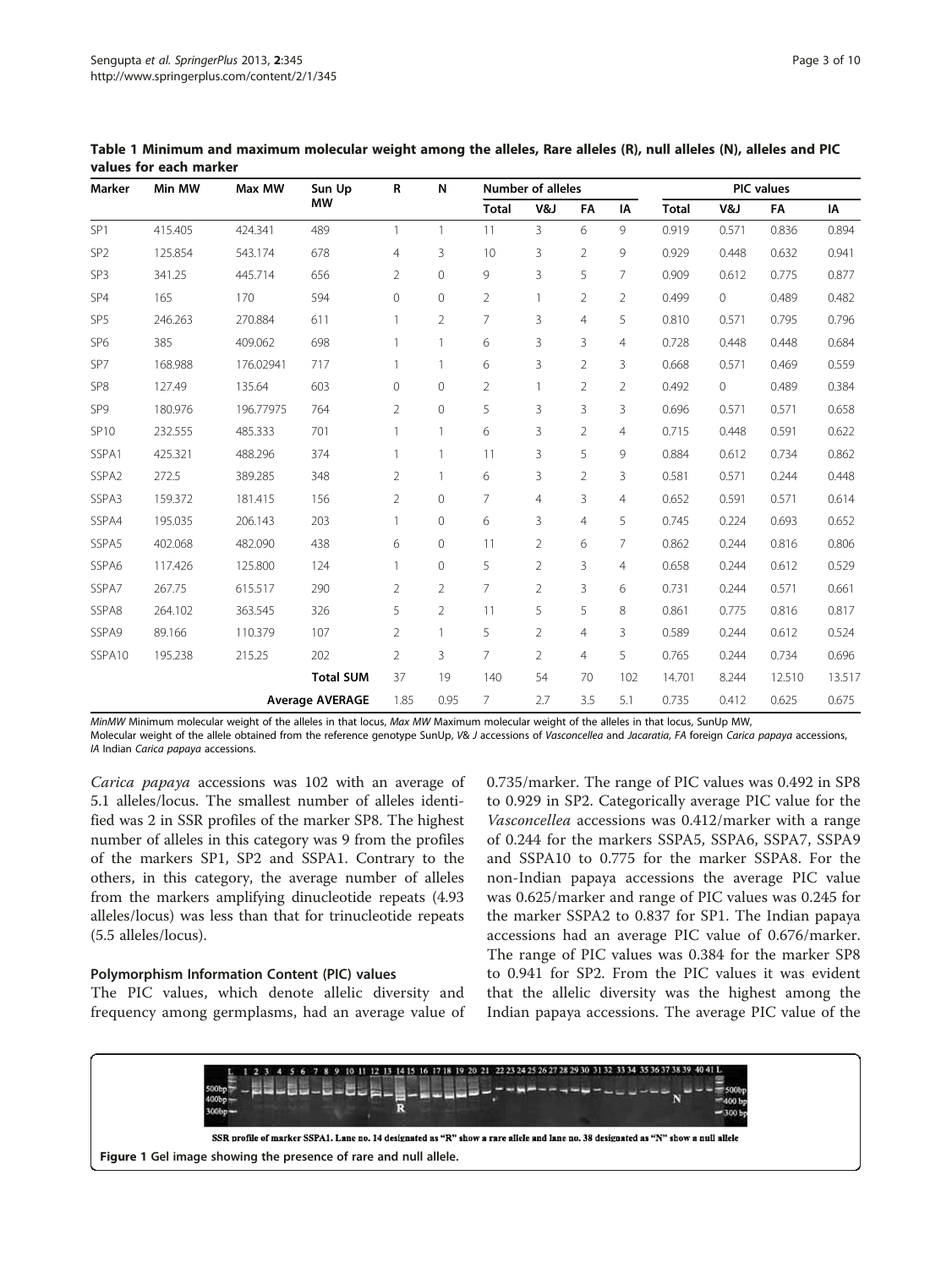markers amplifying dinucleotide repeats was 0.727. The same for trinucleotide repeat containing markers was 0.753. This trend was maintained in all the other categories except in case of the Vasconcellea accessions where the average PIC value for the trinucleotide repeat amplifying markers was less than average PIC value for the dinucleotide repeat amplifying markers. Analysis of Variance test (ANOVA test) was done to test whether the means of the PIC values for the total set of germplasms, and for the three categories (Indian and non Indian Carica papaya accessions and the accessions of Vasconcellea species and Jacaratia spinosa) were significantly different or not. The result of the test is tabulated in Table 2. From the ANOVA test it was found that the observed F value exceeded the tabulated F value at 1%. Hence the null hypothesis that the means PIC values of the three categories i.e. Indian and non-Indian Carica papaya accessions and the accessions of Vasconcellea species and Jacaratia spinosa were same, was rejected. From the calculated critical difference it was observed that the average PIC values were significantly different when comparison was made between Vasconcellea sp. and Jacaratia spinosa accession and Indian accessions. The same applied when a comparison was made between Vasconcellea sp. and Jacaratia spinosa accession and non-Indian accessions. But the PIC values between the accessions of Indian and non-Indian Carica papaya accessions were not significantly different.

## Rare alleles

As per the definition of rare alleles by Jain et al. [\(2004\)](#page-9-0) a total of 37 rare alleles were identified from 18 polymorphic loci with an average of 1.85 rare alleles per loci. A rare allele is shown in the gel image given in Figure [1](#page-2-0). Average rare alleles from the dinucleotide repeat amplifying markers was 2 and that from the trinucleotide repeat amplifying marker was 1.5. The highest number of rare alleles (8 rare alleles) was identified in the profile of SSPA5 followed by SSPA 8 (7 rare alleles) and SSPA 2 (5 rare alleles). Among the Caricaceae accessions, Jacaratia spinosa had the maximum number of rare alleles (17 rare alleles) almost one for each of the 20 markers used. Four Vasconcellea accessions shared amongst themselves 5 rare alleles. Vasconcellea quercifolia had 2 and V. pubescens, V. goudotiana and V. microcarpa had 1 rare allele each. Among the Carica papaya cultivars, five non-Indian

accessions had 8 rare alleles and thirteen Indian accessions had 7 rare alleles. Among the non-Indian accessions Taiwan, Solo109 and Waimanalo had 2 while Kapoho and Taiwan Red Lady had 1 rare allele each. Among the Indian accessions Yellow Indian, Pusa Giant, Ranchi, Coorg Honey Dew, Surya, Madhu and RT2 each had 1 rare allele.

#### Null alleles

As per the definition of null alleles by Callen et al. [\(1993](#page-9-0)) 19 null alleles were detected from 12 polymorphic loci. A null allele is shown in the gel image given in Figure [1](#page-2-0). Average null alleles identified for the dinucleotide repeat amplifying markers was 0.79 alleles/marker and that for the trinucleotide repeat amplifying markers was 1.33 alleles/marker. The highest number of null alleles (3 alleles each) were identified in the profiles of SP2 and SSPA10 followed by SP5, SSPA7 and SSPA8 (2 alleles each). In this study no null alleles were detected in the 6 Vasconcellea and 1 Jacaratia accessions. The non-Indian Carica papaya accession from South Africa, Hortus Gold generated 5 null alleles. Waimanalo an accession from Hawaii and Taiwan Red Lady, a F1 hybrid of the Tainung series had 2 null alleles each. Another accession of the same series, Taiwan had one null allele. The Indian papaya accessions Yellow Indian, Coorg Honey Dew, Ranchi, Surya, Madhu, Orissa local, CO1, CO7 and PAU selection had one null allele each.

#### Clustering of the Caricaceae accessions

The dendrogram given in Figure [2](#page-4-0) was made from genetic similarity values. The strength of dendrogram nodes was estimated with a bootstrap analysis using 1000 permutations. The similarity among the Caricaceae accessions ranged from 7% to 67% and they were divided into 2 major clusters "A" and "B" and 7 sub clusters. At 7% level of similarity two distinct major clusters "A" and "B" were present. Major cluster "A" included 6 accessions of the 6 different Vasconcellea species along with the accession of the related species Jacaratia spinosa. Within this cluster, two accessions of Vasconcellea goudotiana and Vasconcellea stipulata were 67% similar amongst themselves. The second major cluster "B" consisted of the rest of the 34 Carica papaya accessions grouped into various clusters and sub clusters at higher levels of similarity.

Within major cluster "B", at about 11.9% level of similarity, the South African accession Hortus Gold segregated

Table 2 Analysis of variance table for polymorphism information content values

| Source of variation    | Sum of  | Degrees of | Mean sum   | F Value  |                 |  |
|------------------------|---------|------------|------------|----------|-----------------|--|
|                        | squares | freedom    | of squares | Observed | <b>Tabulaed</b> |  |
| Between markers        | 30.5023 |            | .6054      | 44.5394  | 1 (at 5%)       |  |
| Within markers (error) | 2.1626  | 6С         | 0.036      |          | 1 (at 1%)       |  |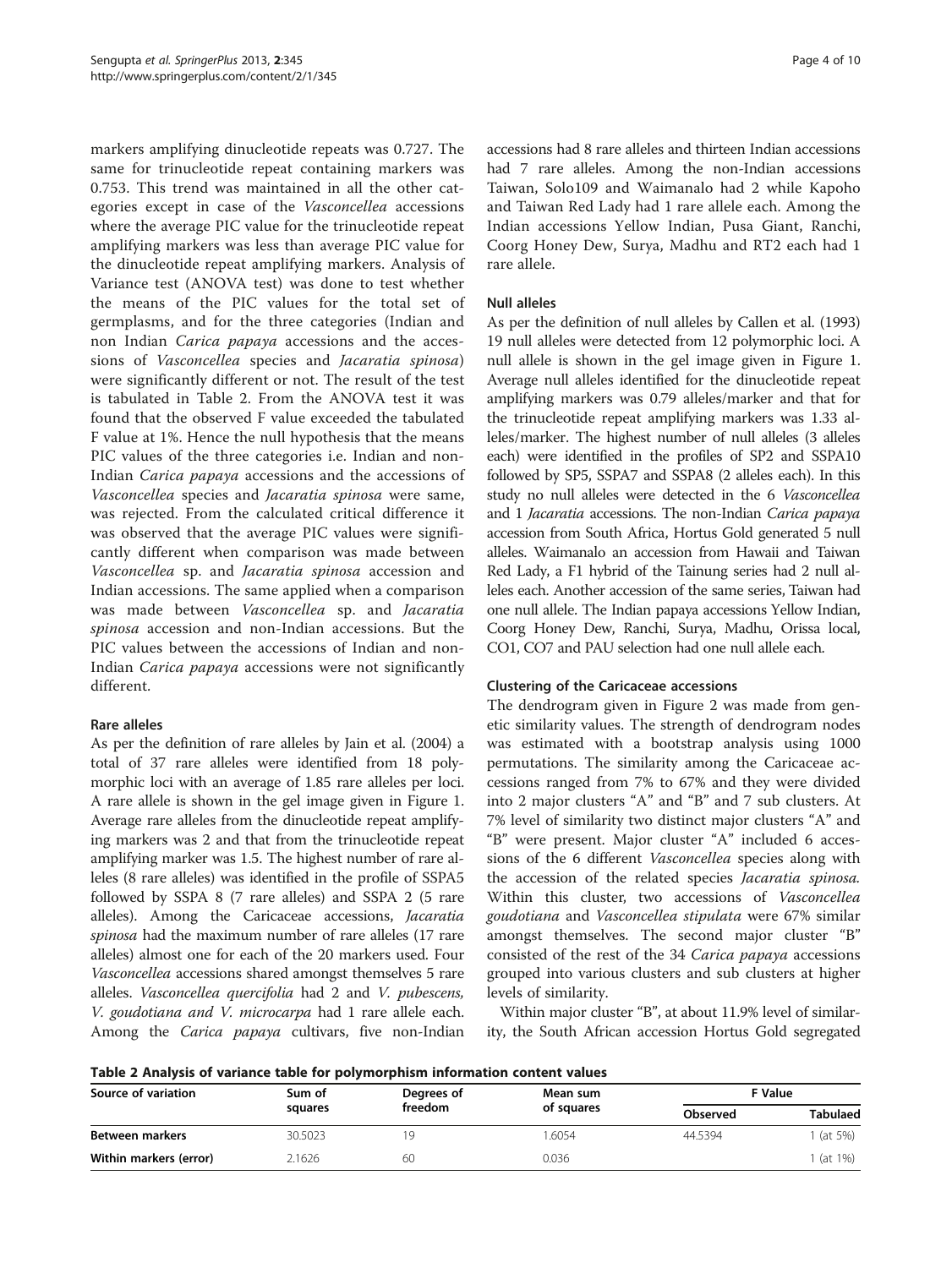<span id="page-4-0"></span>

out and the rest of the 33 Caricaceae accessions underwent segregation at 16% level of similarity and differentiated into sub clusters 2 to 7. Sub cluster 2 included the Hawaiian accessions of Sunrise Solo, Solo109, Kapoho and Waimanalo along with the Indian accession RT1. Among these the highest genetic similarity of about 54.5% was observed between the accessions Waimanalo and RT1. Sub cluster 3 included the accessions Farm Selection 1, Pusa Giant, Pusa Nanha, Bangalore Dwarf, CO3 and CO4. The highest genetic similarity of about 52% was observed between CO3 and CO4. Sub cluster 4 included the accessions CO1, Ranchi dwarf, Yellow India and Pant 2 with the highest genetic similarity of 38% between the last two accessions. Sub cluster 5 included the non-Indian accessions Taiwan Red Lady and Taiwan along with the Indian accession Red Indian. The highest genetic similarity of about 38% was observed between Taiwan and Red Indian. Sub cluster 6 included the Indian accessions Shillong, RT2, CO2, Pusa Dwarf, and Orissa Local with the highest genetic similarity of about 38% between Shillong and RT2. Sub cluster 7 included the Indian accessions Washington, PAU Selection, Ranchi, Madhu, CO5, CO6, CO7, Honey Dew and Surya. The highest genetic similarity of about 50% was observed between CO5 and CO7.

## **Discussion**

The inherent genetic diversity of this set of Caricaceae accessions was apparent from the analysis of the SSR profiles and from the dendrogram where all the accessions had unambiguously separated. In general all the SSR markers used in this study produced clear and consistent amplification profiles. Stutter bands, which were minor products amplified in PCR and had lower intensity than the main allele because they normally lacked or had extra repeat units; (Walsh et al. [1996\)](#page-9-0) were also

present in the profiles of most of the markers used. Rare alleles as described by Jain et al. [\(2004\)](#page-9-0) was detected from within this set of accessions. Null alleles were present probably due to mutations in the binding region of one or both of the microsatellite primers, which inhibited primer annealing (Callen et al. [1993](#page-9-0)). The average number of SSR alleles for the Indian and non-Indian Carica papaya accessions were 6 alleles per locus. This number was much higher than that reported for average number of alleles by Oliveira et al. (3.18 alleles per locus, [2010a\)](#page-9-0) and was much smaller than the study by Asudi et al. [\(2010\)](#page-9-0) which reported 11.93 alleles/locus. Although this study was just an overview of the inherent genetic diversity, the Indian Carica papaya accessions produced more alleles per SSR marker (5.1 alleles/locus) as compared to those generated from the non-Indian Carica papaya accessions (3.5 alleles/locus) and the accessions of Vasconcellea sp. and Jacaratia spinosa (2.7 alleles/ locus). Average PIC value was the highest among the Indian papaya accessions. However there was no significant difference of PIC values between the Indian and the non-Indian accessions. Twenty two out of the thirty seven rare alleles were detected in the seven accessions of Vasconcellea sp and Jacaratia spinosa. Therefore on an average 3.14 rare alleles per accession was detected in the former group as compared with 0.44 rare alleles per accession in case of the Carica papaya accessions. The accessions of Jacaratia spinosa and Vasconcellea sp segregated as a single cluster from the Carica papaya accessions with only 7% genetic similarity. Therefore in tune with the taxonomic descriptions of Badillo ([2000](#page-9-0)), our findings also indicated that *Jacaratia spinosa* and Vasconcellea sp are distinctly different from Carica papaya. The same was reported by Van Droogenbroeck et al. ([2002\)](#page-9-0) while using Amplified Fragment Length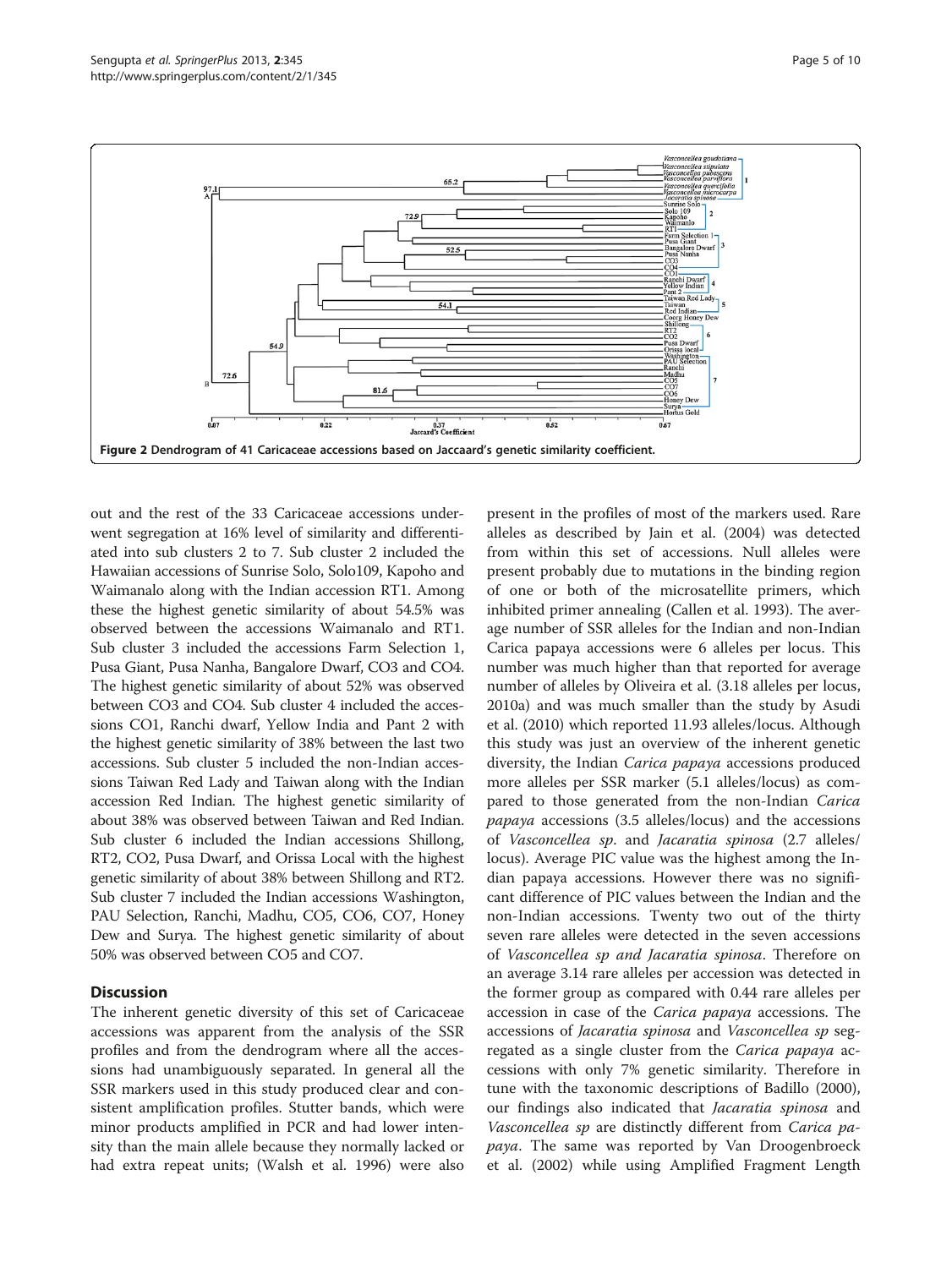Polymorphism (AFLP) to study genetic relationship among Caricaceae accessions. It was indicated by Droogenbroeck et al. (Van Droogenbroeck et al. [2002](#page-9-0)) that the Carica papaya accessions were very distinct from Vasconcellea on the basis of results of cluster analysis and bootstrap analysis. Moreover, they reported a higher level of similarity between *Vasconcellea* accessions and Jacaratia spinosa. Similar conclusion was also apparent from the dendrogram derived from our study. During the analysis of genetic diversity of Carica papaya using AFLP, Kim et al. [\(2002](#page-9-0)) found that Carica papaya shared the least genetic similarity with other Caricaceae accessions. The Carica papaya accessions from our study were also distant from the Vasconcellea and Jacaratia accessions. However the Indian accessions of Carica papaya in this study had more allelic diversity as per their SSR profiles. Among the 34 Carica papaya accessions, Hortus Gold a clone from South Africa with 5 null alleles was distinctly diverse from the rest of the 33 accessions having only 13% genetic similarity. Further insight into the allelic nature of other loci of this accession and its comparison with other Carica papaya accessions will make an interesting subject for examination of genetic diversity in future studies. Out of the 34 Carica papaya accessions, 19 were dioecious and 15 were gynodioecious. It was found during the study that the dioecious group of accessions shared amongst them a total of 101 alleles with an average of 5.05 alleles/marker. The gynodioecious group of accessions on the other hand had a total of 96 alleles amongst them with an average of 4.8 alleles/marker. The Indian accessions were mostly dioecious whereas all the non-Indian accessions were gynodioecious except for Hortus Gold, which was dioecious.

In the dendrogram the accessions Sunrise Solo, Solo 109, Kapoho and Waimanalo were grouped into the same sub cluster. In Hawaii, the parentage of most of the papaya cultivars was based on the cultivar Solo, which was introduced from Barbados and Jamaica in 1911. Solo gave rise to several varieties, like Sunrise, Sunset, Solo 109 and Kapoho. Sunrise Solo, one of the accessions in this study, was an inbred reddish orange strain resulting from a cross between "Pink Solo" with the yellow fleshed farmer' selection "Kariya solo" (Hamilton and Ito, [1968\)](#page-9-0). In the dendrogram these accessions were situated in close proximity. According to Ram ([2005\)](#page-9-0), the fruit morphology of Kapoho and Waimanalo was almost similar but genetic difference between them was high. As can be seen from the dendrogram, (Figure [2\)](#page-4-0) Kapoho and Waimanalo was only about 38% similar genetically. Waimanalo was a genotype from Florida and was a selection from the cross between 5′ Solo and Betty.

In the same dendrogram (Figure [2\)](#page-4-0) the accessions of Coimbatore varieties (CO1-CO7) were included in separate sub clusters. These accessions were developed in the South Indian state of Tamil Nadu and were bred in a span of 14 years by various workers and had distinct sex forms, fruit characteristics and papain yield. Principal genotype CO1 was a selection from the genotype Ranchi and CO2 was a selection from Peradeniya, a genotype from Sri Lanka. CO3 was developed from a cross between CO2 and Sunrise Solo and CO4 was the result of a cross between the genotypes CO1 and Washington. In the same manner the three accessions of the Pusa series; Pusa Nanha, Pusa Giant and Pusa Dwarf were also found in different sub clusters. Developed at IARI, New Delhi during 1966 to 1982 (Ram, [2005](#page-9-0)), Pusa Dwarf was an original selection from Pusa Giant and was very popular in Eastern Uttar Pradesh and Northern Bihar. Pusa Giant was selected to withstand high wind velocities in various parts of the country. Pusa Nanha was a dwarf mutant evolved by gamma irradiation (Ram and Sharma, [1996\)](#page-9-0). Both Pusa Nanha and PusaDwarf have short plant height but differences in their origin had made them genetically diverse. The accessions pairs Ranchi, Ranchi Dwarf and Honey Dew, Coorg Honey Dew also segregated into different sub clusters. Ranchi was an accession found in the state of Jharkhand, India. It has a large number of segregating populations which were found in Northern India. Ranchi Dwarf was a selection from Ranchi. Honey Dew was bred in the South Indian state of Karnataka and Coorg Honey Dew was a selection done at Chethalli, Coorg in 1959. According to Ram [\(2005](#page-9-0)) both Ranchi and Honey Dew are "Minor genotypes" i.e. plants grown from seeds of selected fruits of the traditional cultivars. Both Ranchi Dwarf and Coorg Honey Dew were categorized by Ram [\(2005\)](#page-9-0) as being "Local adaptive genotype" which was described as phenotypic selection having better plant type, quality and productivity from within the minor genotypes. The "Local adaptive genotypes" are more suitable for growing in special agro-climatic zones. As was evident from the dendrogram this adaptation caused enough genotypic modifications so as to segregate the accessions into different clusters.

## Conclusions

In view of the results obtained it was perceptible that, at least for the loci amplified by the markers and for the set of accessions used, the Indian Carica papaya accessions had more allelic diversity than the non-Indian cultivars and the Caricaceae species included in this study. However there was no significant difference of average PIC values between the Indian and the non-Indian accessions. Although Vasconcellea and Jacaratia are distant from Carica papaya in the evolutionary perspective yet there must be some genotypic and phenotypic similarity as they had been classified under the same family, Caricaceae. At least in case of the loci amplified by the 20 markers used in this study, may be such kind of similarity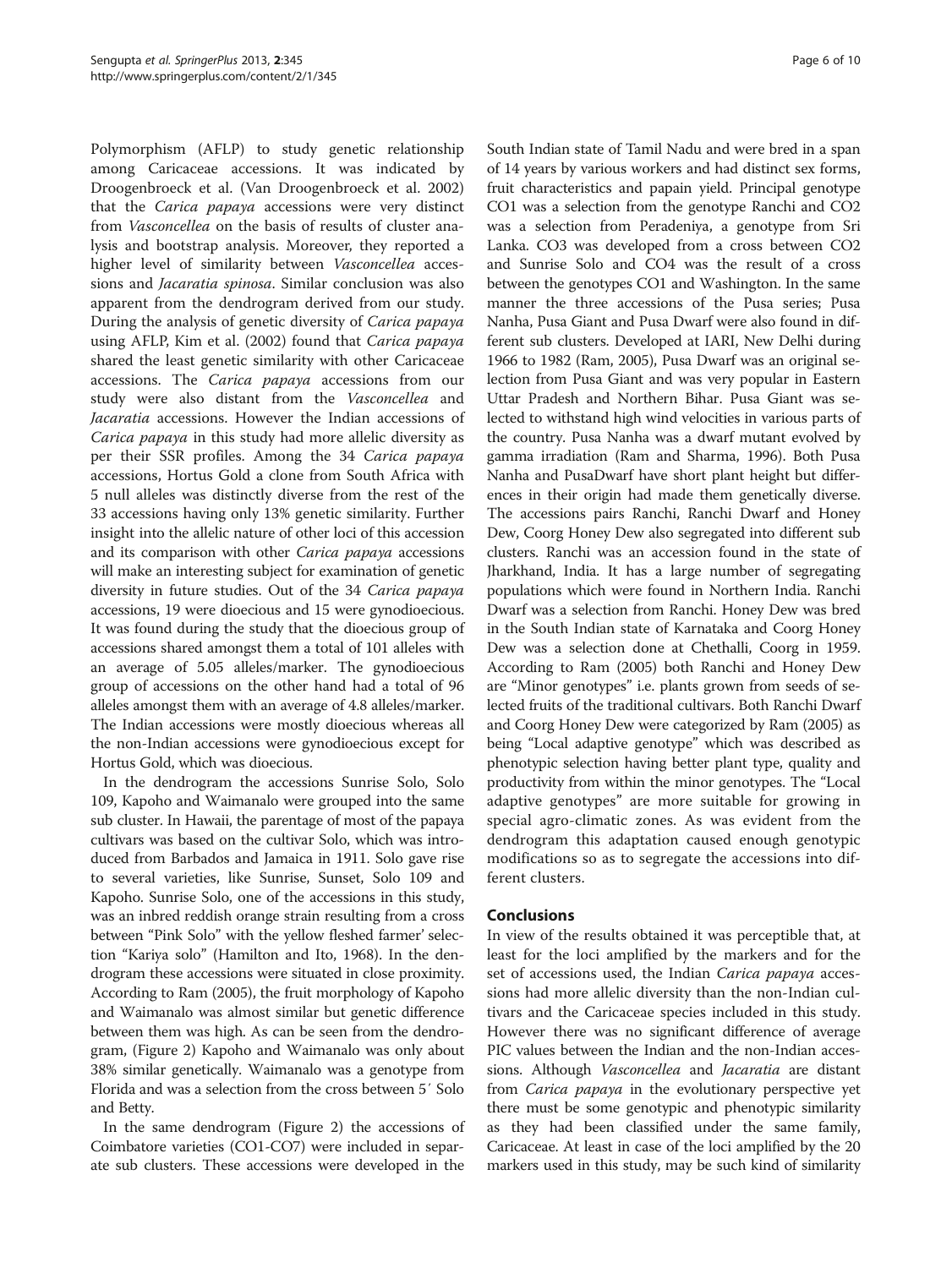|                             |                         | Indian Carica papaya cultivars     |                   |                             |
|-----------------------------|-------------------------|------------------------------------|-------------------|-----------------------------|
| Category Ram (2005)         | Cultivar name           | Sex form                           | Source            | <b>Number of accessions</b> |
| Local adaptive genotype     | Ambasa Local (RT2)      | Dioecious                          | ICAR, Tripura     | 1                           |
| Local adaptive genotype     | Bangalore Dwarf         | Dioecious                          | Pvt. seed company | 1                           |
| Local adaptive genotype     | Coorg Honey Dew         | Gynodioecious                      | ICAR, Tripura     | 1                           |
| Local adaptive genotype     | Farm Selection -1       | Gynodioecious                      | Pvt. seed company | 1                           |
| Local adaptive genotype     | Madhu                   | Gynodioecious                      | Pvt. Seed company | 1                           |
| Local adaptive genotype     | Orissa local            | Dioecious                          | OUAT              | 1                           |
| Local adaptive genotype     | Pant 2                  | Dioecious                          | <b>IIHR</b>       | 1                           |
| Local adaptive genotype     | <b>PAU Selection</b>    | Dioecious                          | <b>IIHR</b>       | 1                           |
| Local adaptive genotype     | Ranch Dwarf             | Dioecious                          | Pvt. Seed company | 1                           |
| Local adaptive genotype     | Shillong                | Dioecious                          | <b>IIHR</b>       | 1                           |
| Local adaptive genotype     | RT1                     | Dioecious                          | ICAR, Tripura     | 1                           |
| Local adaptive genotype     | Washington              | Dioecious                          | <b>IIHR</b>       | 1                           |
| Minor genotype              | Honey Dew               | Gynodioecious                      | ICAR, Tripura     | 1                           |
| Minor genotype              | Ranchi                  | Dioecious                          | Pvt. seed company | 1                           |
| Principal genotype          | CO <sub>1</sub>         | Dioecious                          | ICAR, Tripura     | 1                           |
| Principal genotype          | CO <sub>2</sub>         | Dioecious                          | TNAU              | 1                           |
| Principal genotype          | CO <sub>3</sub>         | Gynodioecious                      | <b>TNAU</b>       | 1                           |
| Principal genotype          | CO <sub>4</sub>         | Dioecious                          | <b>TNAU</b>       | 1                           |
| Principal genotype          | CO <sub>5</sub>         | Dioecious                          | <b>TNAU</b>       | 1                           |
| Principal genotype          | CO <sub>6</sub>         | Dioecious                          | Pvt. seed company | 1                           |
| Principal genotype          | CO <sub>7</sub>         | Gynodioecious                      | <b>TNAU</b>       | 1                           |
| Principal genotype          | Pusa Dwarf              | Dioecious                          | <b>IIHR</b>       | 1                           |
| Principal genotype          | Pusa Giant              | Dioecious                          | <b>IIHR</b>       | 1                           |
| Principal genotype          | Pusa Nanha              | Dioecious                          | <b>IIHR</b>       | 1                           |
| Principal genotype          | Red Indian              | Gynodioecious                      | Pvt. seed company | 1                           |
| Principal genotype          | Surya                   | Gynodioecious                      | <b>IIHR</b>       | 1                           |
| Principal genotype          | Yellow India            | Gynodioecious                      | Pvt. seed company | 1                           |
|                             |                         | Non-Indian Carica papaya cultivars |                   |                             |
| Category                    | <b>Accession name</b>   |                                    | Source            | <b>Number of accessions</b> |
| South African cultivar      | Hortus Gold             | Dioecious                          | Pvt. seed company | $\overline{1}$              |
| Hawaiian cultivar           | Kapoho                  | Gynodioecious                      | <b>USDA</b>       | 1                           |
| Hawaiian cultivar           | Solo Papaya 109         | Gynodioecious                      | <b>USDA</b>       | 1                           |
| Hawaiian cultivar           | Sunrise Solo            | Gynodioecious                      | <b>USDA</b>       | 1                           |
| F1 hybrid Tainung series    | Taiwan                  | Gynodioecious                      | Pvt. seed company | 1                           |
| F1 hybrid Tainung series    | Taiwan Red lady         | Gynodioecious                      | <b>USDA</b>       | 1                           |
| American cultivar (Florida) | Waimanalo               | Gynodioecious                      | Pvt. seed company | 1                           |
|                             |                         | Other Caricaceae species           |                   |                             |
| Category                    | <b>Accession name</b>   |                                    | Source            | <b>Number of accessions</b> |
| Highland papaya             | Vasconcellea goudotiana | Dioecious                          | <b>USDA</b>       | 1                           |
| Highland papaya             | Vasconcellea microcarpa | Dioecious                          | <b>USDA</b>       | 1                           |
| Highland papaya             | Vasconcellea parviflora | Dioecious                          | <b>USDA</b>       | 1                           |
| Highland papaya             | Vasconcellea pubescens  | Dioecious                          | <b>USDA</b>       | $\overline{1}$              |

## <span id="page-6-0"></span>Table 3 Category, cultivar name, source and number of accessions used for this study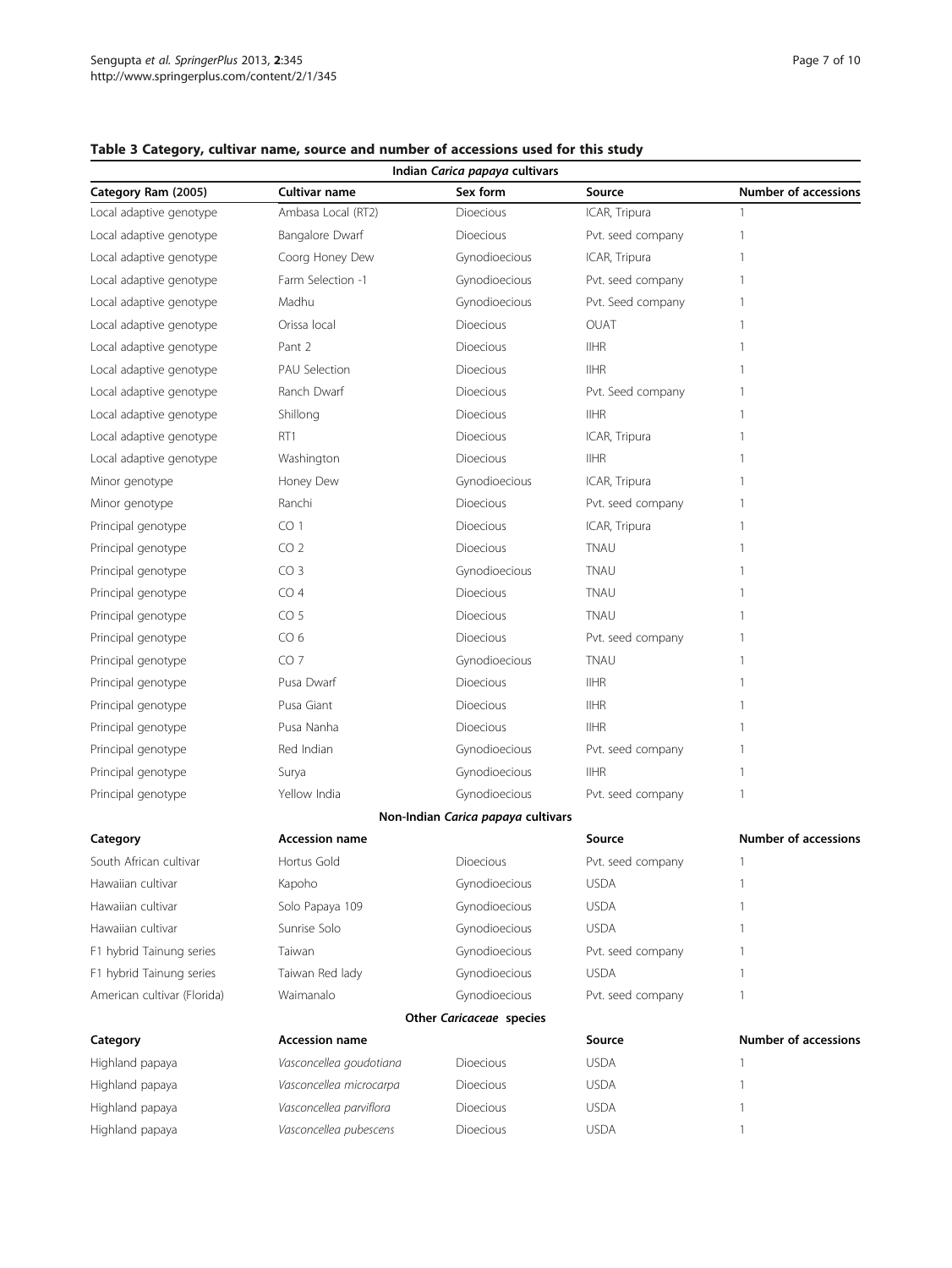| Highland papaya | Vasconcellea stipulata   | <b>Dioecious</b> | JSDA |  |
|-----------------|--------------------------|------------------|------|--|
| Highland papaya | Vasconcellea guercifolia | <b>Dioecious</b> | usda |  |
| Related genus   | Jacaratia spinosa        | <b>Dioecious</b> | usda |  |

<span id="page-7-0"></span>

|  |  | Table 3 Category, cultivar name, source and number of accessions used for this study (Continued) |  |  |  |
|--|--|--------------------------------------------------------------------------------------------------|--|--|--|
|--|--|--------------------------------------------------------------------------------------------------|--|--|--|

ICAR: Indian Council of Agricultural Research, IIHR: Indian institute of Horticultural Research, OUAT: Orissa University of Agriculture and Technology, TNAU: Tamil Nadu Agriculture University, USDA: United States Department of Agriculture.

had been reflected hence no null alleles were produced but some rare alleles have been manifested. The Indian Carica papaya accessions have a long history of domestication and were bred by various plant breeders to suit the varied Indian agro-climatic conditions (Ram, [2005\)](#page-9-0). Within the Indian territory these accessions had undergone indiscriminate cross–pollination along with high degree of wind and insect pollination up to a distance of several kilometers leading to the production of numerous local mixtures everywhere in the country (Prest, [1955\)](#page-9-0). They also had diverse parents which include genotypes from within the country as well as genotypes from South East Asia and North America (Ram, [2005\)](#page-9-0). This variation combined with spontaneous mutations had perhaps made the genetic base for the Indian genotypes much wider than the non-Indian Carica papaya accessions and the accessions of Vasconcellea sp. and Jacaratia spinosa included in this study. Off course further insight into the inherent

genetic diversity of these and other Indian papaya accessions and their comparisons to a larger number of non-Indian accessions is required to form a decisive statement on the genetic nature of Indian Carica papaya accessions.

## Materials and methods

#### Plant materials

The germplasm set in this study included 1 accession each from 27 Indian and 7 non-Indian commercially popular Carica papaya cultivars, 1 accession each of Vasconcellea goudotiana, Vasconcellea microcarpa, Vasconcellea parviflora, Vasconcellea pubescens, Vasconcellea stipulata and Vasconcellea quercifolia and 1 accession of South American tree species Jacaratia spinosa. The collection was maintained at the experimental farm of Acharya J.C. Bose Biotechnology Innovation Centre, Bose Institute at Madhyamgram. Fully expanded fourth leaf from the top was used as plant material for genomic DNA isolation.

Table 4 Name, BAC-End sequence name, motif, reference, forward and reverse primer and annealing temperature of the SSR markers used

| Name              | <b>BAC-End sequence name</b> | Motif          | Reference              | <b>Forward Primer</b>        | <b>Reverse Primer</b>       | TOC  |
|-------------------|------------------------------|----------------|------------------------|------------------------------|-----------------------------|------|
| SP <sub>1</sub>   | Pbac -102C-06.T1.G06         | (TTTC)5/(TTC)9 | Chun et al., (2006)    | TGCAACAGAAATAAAAACAGCA       | GACGTGGACGAGCTCTGTGT        | 51   |
| SP <sub>3</sub>   | Pbac -14D-B01.t1_009.ab1     | $(AC)_{Q}$     | Chun et al., (2006)    | CACCAACAAGTTCCTTGGGT         | <b>TGCATGCATGTGTGTGGATA</b> | 57   |
| SP <sub>4</sub>   | Pbac -15C-B06.t1.B06.ab1     | $(AT)_{9}$     | Chun et al., (2006)    | TGCTCATAAAGTGATGGAGGT        | <b>TGGCGACCATTTAAACAACA</b> | 55.5 |
| SP <sub>5</sub>   | Pbac -15C-E11.y1.E11.ab1     | $(AC)_{9}$     | Chun et al., (2006)    | <b>TTGGCTTCAAATTCAGGCTT</b>  | <b>GCGGCTTCTGGATCTGATAA</b> | 56   |
| SP <sub>6</sub>   | Pbac -16C-C10.y1.C10.ab1     | $(AT)_{\rm Q}$ | Chun et al., (2006)    | CTTGCACCGAACCCTAAAAG         | CATGAAAAACACATGCCTGC        | 57   |
| SP <sub>7</sub>   | Pbac -16A-B08.y1 063.ab1     | $(AAT)_{7}$    | Chun et al., (2006)    | CAGTTGTAGGGGTTGGTGGT         | <b>GTCCACAAATCAGAGCCCAT</b> | 59   |
| SP <sub>8</sub>   | Pbac -2B-F07.Y1 061          | (ATT)7         | Chun et al., (2006)    | CAAATCATGTTGGTCTGCGT         | <b>GCTCAGCGGCTATTTTGAC</b>  | 57   |
| SP <sub>9</sub>   | Pbac -28D-E10.t1_081.ab1     | (AC)10         | Chun et al., (2006)    | <b>TCAATGAGCCCCTCAATTTC</b>  | ATGGATGGATTCAGCCGTTA        | 56   |
| <b>SP10</b>       | Pbac -3C-H06.t1 057.ab1      | (CT)20         | Chun et al., (2006)    | CGACGTCGTTTTCTCCTTTC         | CACACATCGTGGGTTGAAGT        | 58   |
| SSPA <sub>1</sub> | Pbac-102A-H04.Y1.h04.scf     | (A)21          | Eustice et al., (2008) | <b>TCATCGTCTTCAACCTGTAGC</b> | <b>ATCGACCTCCTCCATCACAC</b> | 61   |
| SSPA <sub>2</sub> | Pbac-102C-01.T1.H01.scf      | (AT)12         | Eustice et al., (2008) | ACCAGAGTGGACCCAGTAGC         | <b>TGTTCACGTAAGGCATCCTG</b> | 61   |
| SSPA <sub>3</sub> | Pbac-102D-A11.T1.A11.scf     | (AG)10         | Eustice et al., (2008) | CGAAGCAAAACTTCTCAGCC         | <b>TCTCAATTTCCATTTTCCGC</b> | 58   |
| SSPA 4            | Pbac-10B-F10.T1 089.ab1      | (TTC)10        | Eustice et al., (2008) | <b>GTGCAAGTCTCTCGAGTCCC</b>  | <b>CTTGCTTTGCACTTTTCAGG</b> | 61   |
| SSPA 5            | Pbac-10C-c04.y1_023.ab1      | (TA)11         | Eustice et al., (2008) | CACGAACAACTGTCACCCAC         | <b>TCAAGACCTTTGCATGATGG</b> | 61   |
| SSPA 6            | Pbac-10C-G06.t1_049.ab1      | (TA)12         | Eustice et al., (2008) | <b>GCTGCATCGACATTTACGAA</b>  | <b>TCAAGCCTGAGGAATCTGCT</b> | 59   |
| SSPA 7            | Pbac-1D-F03.y1_028.ab1       | (AG)24         | Eustice et al., (2008) | <b>TTCAAATCTTTTTCGCACCC</b>  | TCAACAGCTTCGTTGACCAG        | 59   |
| SSPA 8            | Pbac-21C-F01.t1F01.scf       | (AT)12         | Eustice et al., (2008) | <b>TGTCTCAGCATATCCACCCA</b>  | ATGGCCTTTTGGAACATCAG        | 60   |
| SSPA <sub>9</sub> | Pbac-25ZB-F01.y1_012.ab1     | (AAG)10        | Eustice et al., (2008) | <b>GCAGAAGCCAACAGCTCTCT</b>  | AGATCTAGCAGCCGCCATAA        | 61   |
| <b>SSPA 10</b>    | Pbac-28A-B03.t1 026.ab1      | (TTC)7         | Eustice et al., (2008) | AGGAATGCCCTCCATGTAAA         | AGGAATGCCCTCCATGTAAA        | 59   |
| SP <sub>3</sub>   | Pbac -14D-B01.t1_009.ab1     | $(AC)_{Q}$     | Chun et al., (2006)    | CACCAACAAGTTCCTTGGGT         | <b>TGCATGCATGTGTGTGGATA</b> | 57   |

Name – Identifiers given to each marker in our laboratory TºC – Annealing temperature as determined during our experimentation.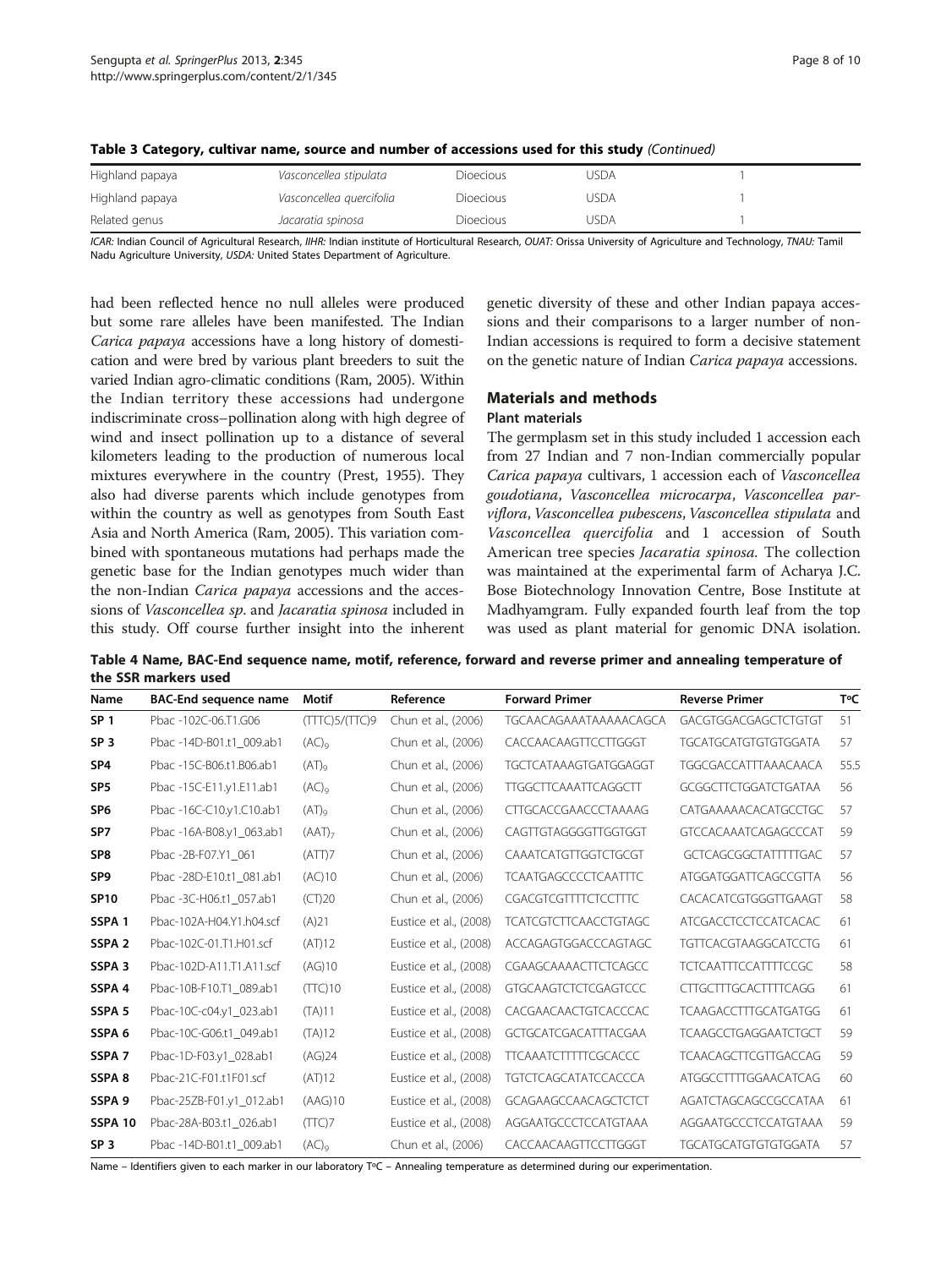The category, cultivar name, source and number of accessions use in this study for each cultivar are given in Table [3.](#page-6-0)

#### Isolation of genomic DNA and PCR amplification

Genomic DNA isolation was done according to the method of Walbot [\(1988](#page-9-0)). PCR amplification of this DNA was done with 20 SSR markers. Ten of the markers used were designed by Chun et al. [\(2006](#page-9-0)) and the rest by Eustice et al. [\(2008](#page-9-0)), were used to study the genetic diversity. The name, BAC-End sequence name, motif, reference, forward and reverse primer and annealing temperature of those markers are given in Table [4](#page-7-0). DNA amplification was carried out in 25 μl volumes using 200 μl thin-walled PCR tubes (Axygen, USA) in a MJR thermal cycler. Each reaction mixture contained 1 μl of genomic DNA (100 ng), 0.5 μl of each of the two primers (at a concentration of 10 pmole/μl), 2.5 μl of a 10X PCR buffer, 0.75 μl of a 50 mM  $MgCl<sub>2</sub>$  solution, 0.25 μl of a 2.5mM dNTP mixture, 0.2 μl (1 unit) of a 5 unit/μl Taq DNA polymerase and 19.3 μl of PCR-grade water. The temperature profile used for PCR amplification was 97°C for 5 mins, 55-60°C (as necessary in accordance to Table [4\)](#page-7-0) for 2 min; followed by 35 cycles of 1 min at 95°C, 1 min at 55-60°C and 2 min at 72°C. The final extension was at 72°C for 10 min.

#### Polyacrylamide Gel electrophoresis

The PCR products were resolved by native polyacrylamide gel electrophoresis (PAGE) following the protocol given by Sambrook et al. ([1989](#page-9-0)) in a 6% gel in vertical electrophoresis tank (gel size of 16 cm  $\times$  14 cm, Biotech, India) with Tris-Acetate-EDTA buffer at 150V supplied by a power pack. The gel, after electrophoresis, was stained with ethidium bromide (5 μg of EtBr in 200 ml of Tris-Borate-EDTA buffer) washed thoroughly with double distilled water and photographed using a Gel Documentation System (Biorad, USA).

#### Allele scoring

Under UV light a cluster of 2 to 5 discrete bands (stutter) was apparent in the stained gels for most of the markers. The size (in nucleotides) of the most intensely amplified band for each microsatellite marker was determined using the software Quantity One (Biorad, USA), based on the migration of the band relative to molecular weight size markers (100 bp DNA ladder SibEnzyme) included in the gel (Cho et al. [2000](#page-9-0)). The molecular weights of the Carica papaya cultivar SunUp, as derived from previous experiments (Papaya BAC end sequence library developed by the Hawaii Agricultural Research Center and the Center for Genomcis, Proteomics, and Bioinformatics Research Initiative) was used as a molecular weight reference for each marker. The band with the lowest molecular weight for each SSR marker was assigned allele number 1 and the

progressively heavier bands were assigned incrementally. For the individual markers, the presence of an allele in each of the germplasms was recorded as ″1″ and the absence of an allele was denoted as ″0″ (Cho et al. [2000](#page-9-0)). Null alleles were assigned when no amplification product was generated (Callen et al. [1993](#page-9-0)). When an allele was found in less than 5% of the germplasms under study, it was designated as rare (Jain et al. [2004](#page-9-0)).

### Genetic diversity analysis using SSR profiles

A 1/0 matrix was constructed for each marker using the information of presence or absence of alleles and was used to calculate genetic similarities among the accessions according to Jaccard [\(1908](#page-9-0)) using NTSYS-pc software package (version 2.02e) (Rohlf [1997](#page-9-0)). Using pairwise similarity matrix of Jaccard's coefficient, a phylogenetic tree was made by unweighted pair-group method of arithmetic average (UPGMA) and neighbor-joining (NJoin) module of the NTSYS-pc. Support for clusters was evaluated by bootstrap analysis using WinBoot software (Yap and Nelson [1995](#page-9-0)) through generating 1,000 samples by resampling with replacement of characters within the combined 1/0 data matrix. The average polymorphic information content (PIC) was calculated for each marker in accordance with the method Anderson et al. ([1997\)](#page-9-0).

#### One way ANOVA

One way ANOVA was done to test whether the means of the PIC values for the total set of germplasms, and for the three categories (Indian and non Indian Carica papaya accessions and the accessions of Vasconcellea species and *Jacaratia spinosa*) were significantly different or not. The software SPSS 10.0 was used for the purpose.

#### Competing interests

The authors declare that they have no competing interest.

#### Authors' contributions

SS: Procured the germplasms, the SSR primers, did all the experiments pertaining to DNA. extraction, PCR, PAGE, collected data and sequenced polymorphic bands. BD: Was involved in data analysis and drafting the manuscript. Dr. MP: Did the dendrogram and bootstrap analysis. Dr. PA: Was involved with the conception of the work. Dr. TKG: Was involved with the conception of the work and gave the final approval to the version of the manuscript that is being sent for consideration for publication. All authors read and approved the final manuscript.

#### Authors' information

SS – Senior Research Fellow, Department of Horticulture, Institute of Agricultural Science, University of Calcutta, 35, Balligunge Circular Road, Kolkata 700029, West Bengal, India.

BD – Senior Research Fellow, Division of Plant Biology, Bose Institute, Main Campus, 93/1 A.P.C. Road, Kolkata 700009, West Bengal, India.

MP – Scientist National Institute of Plant Genome Research (NIPGR), Aruna Asaf Ali Marg, New Delhi 110067, India

PA – Assistant Professor, Department of Horticulture, Institute of Agricultural Science, University of Calcutta, 35, Balligunge Circular Road, Kolkata 700029, West Bengal, India.

TKG – Associate Professor, Division of Plant Biology, Bose Institute, Main Campus, 93/1 A.P.C. Road, Kolkata 700009, West Bengal, India.